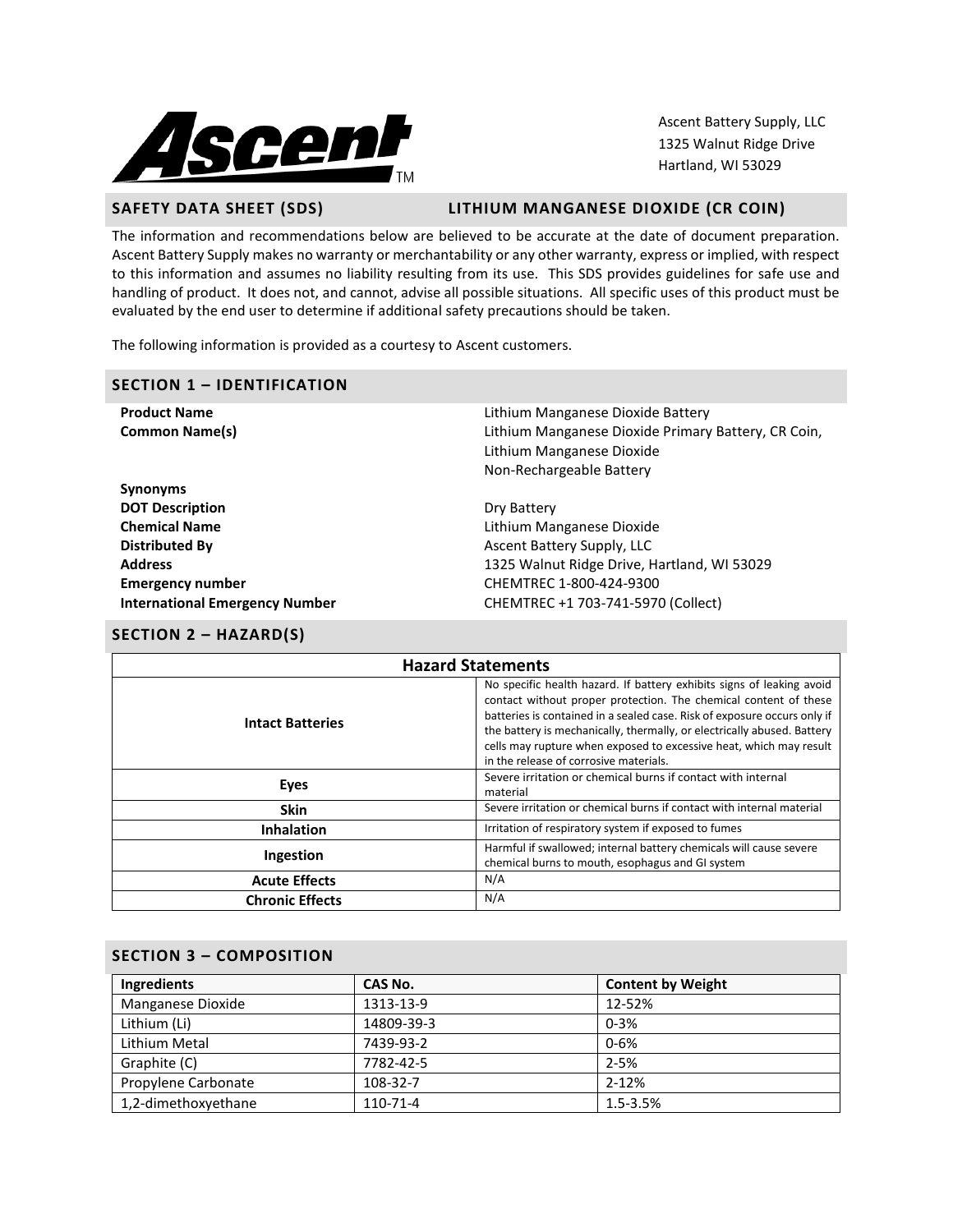| Lithium Perchlorate | 7791-03-9            | $0.2 - 0.7%$ |
|---------------------|----------------------|--------------|
| <b>Steel</b>        | 7439-89-6, 7440-47-3 | 30-85%       |
| Polypropylene       | 9003-07-0            | $0.5 - 10%$  |

# **SECTION 4 – FIRST AID MEASURES**

| <b>Inhalation</b>   | For exposure to vapors of internal chemicals: Remove<br>from exposure and move to fresh air immediately.<br>Rinse mouth and nose with water. Do not use mouth-<br>to-mouth resuscitation. If breathing has ceased, apply<br>artificial respiration using oxygen and a suitable<br>mechanical device such as a bag and a mask. Seek<br>medical attention immediately. |  |
|---------------------|----------------------------------------------------------------------------------------------------------------------------------------------------------------------------------------------------------------------------------------------------------------------------------------------------------------------------------------------------------------------|--|
| <b>Eyes Contact</b> | For exposure to internal chemicals: rinse immediately<br>with plenty of water for at least 15 minutes,<br>occasionally lifting the upper and lower eyelids. Check<br>for and remove contact lenses, if easily possible. Seek<br>medical attention immediately.                                                                                                       |  |
| <b>Skin Contact</b> | For exposure to internal chemicals: flush immediately<br>with copious amounts of water for at least 15 minutes<br>while removing contaminated clothing and shoes.<br>Wash clothing and shoes before re-use. Seek medical<br>attention immediately.                                                                                                                   |  |
| Ingestion           | Do not induce vomiting. Do not give anything by<br>mouth to an unconscious person. Seek medical<br>attention immediately.                                                                                                                                                                                                                                            |  |

## **SECTION 5 – FIRE-FIGHTING MEASURES**

**Hazardous Properties** – Cells or batteries may flame or leak potentially hazardous organic vapors if exposed to excessive heat or fire. Damaged or opened cells or batteries can result in rapid heating and the release of flammable vapors. Vapors may be heavier than air and may travel along the ground or be moved by ventilation to an ignition source and flash back. During water application, caution is advised as burning pieces of flammable particles may be ejected from the fire.

**Firefighter PPE -** Firefighters should wear fire-fighting suits with self-contained breathing apparatus

**Extinguisher Media** - Class D dry chemical powder, CO2.

**Extinguishing Methods** - Promptly isolate the scene by removing all persons from the vicinity of the incident. No action should be taken involving personal risk without suitable training. Approach fire from upwind to avoid hazardous vapors. Move containers from fire area if this can be done without risk. Prevent run-off from entering streams or drinking water supply. Do not re-enter scene until thoroughly ventilated.

# **SECTION 6 – ACCIDENTAL RELEASE MEASURES**

#### **General Information -** See Section 8

**Personal Safety Precautions -** No action should be taken involving personal risk without suitable training. Review Sections 5 and 7 before proceeding with spill clean-up. Use proper PPE as indicated in Section 8. Ventilate area adequately. If electrolyte leaks or spills, do not touch or walk through the spill material.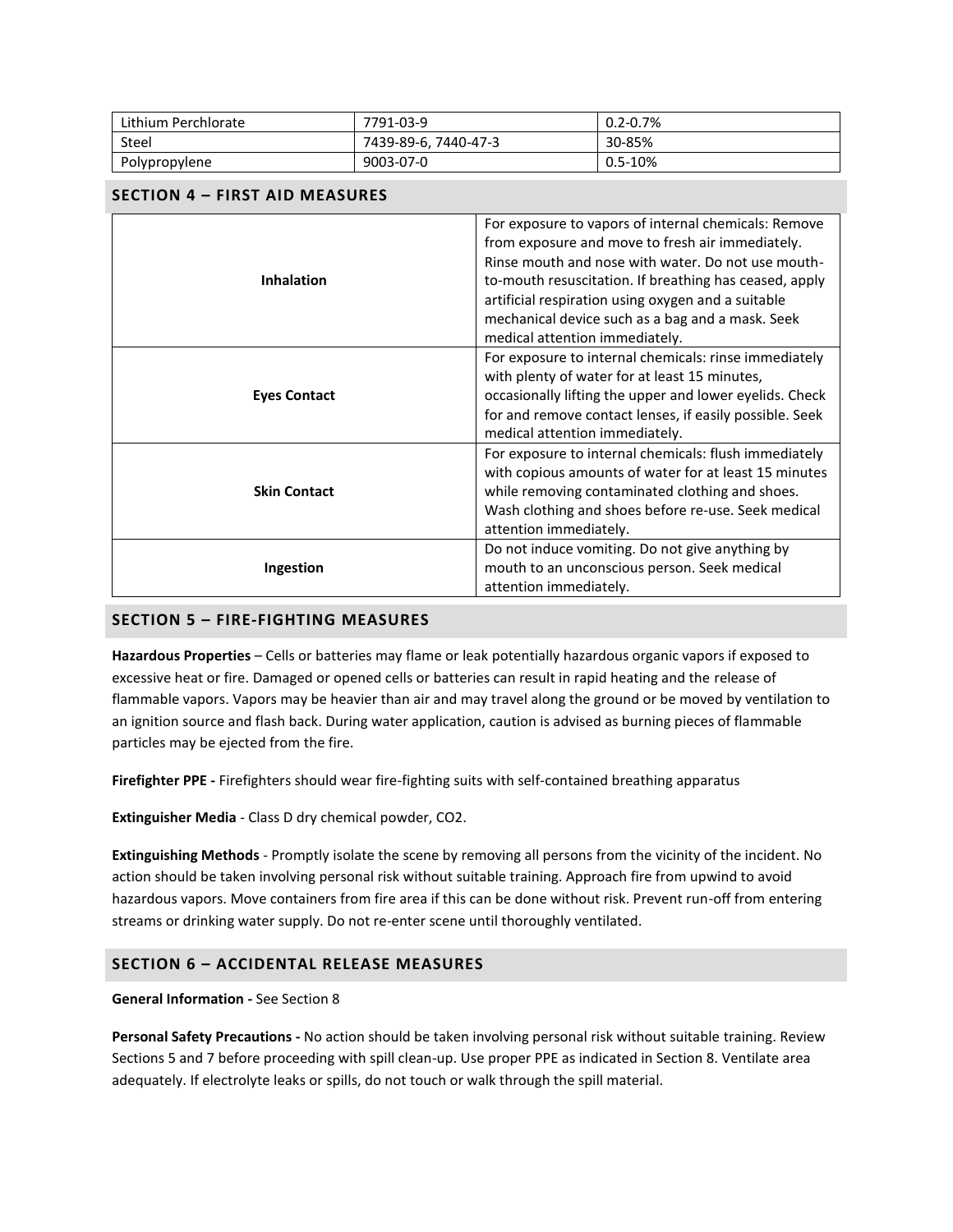**Environmental Protection -** In the event of battery rupture, capture all released material in a plastic lined container. Dispose of the container in accordance with local laws and regulations. Do not allow leached substances to seep into the earth or waterways.

**Cleaning/Collecting -** Pack the battery, including all battery materials, as described above. Clean the affected area with water (diluted acetic acid may also be helpful).

## **SECTION 7 – HANDLING AND STORAGE**

Do not charge, short-circuit, disassemble, deform, heat above 100°C, or incinerate. Do not stack or combine with other types of batteries. Do not store on or near conductive surfaces. Do not mix old and new batteries. Store batteries in well-ventilated, dry, and cool conditions. Keep away from moisture of any kind. Do not store near a heat source or hot air flow.

Do not store in direct sunlight. Do not allow packaging materials to become wet.

#### **SECTION 8 – EXPOSURE/PERSONAL PROTECTION**

**PPE: Facilities** - Facilities storing or utilizing this product should be equipped with an eyewash station and safety shower

**PPE: Eyes** - Under normal use, no protection is required. Safety glasses and/or face shield should be used in the event of leakage or battery case rupture.

**PPE: Clothing** - Under normal use, no special clothing is required. Gloves, boots, apron or other protective clothing should be used in the event of leakage or battery case rupture.

**PPE: Respiration** - Under normal conditions, no special gear is required. Use appropriate respirator if excessive airborne dust or mist concentrations are present.

| <b>Boiling Point</b>    | NA               | <b>Melting Point</b>       | <b>NA</b>       |
|-------------------------|------------------|----------------------------|-----------------|
| <b>Vapor Pressure</b>   | NA               | <b>Vapor Density</b>       | <b>NA</b>       |
| Appearance              | Button/Coin Cell | <b>Solubility in Water</b> | Insoluble       |
| <b>Physical State</b>   | Solid            | Odor                       | <b>Odorless</b> |
| <b>Relative Density</b> | NA               |                            |                 |

## **SECTION 10 – STABILITY & REACTIVITY**

**Chemical Stability** - Stable under normal conditions and handling

#### **INCOMPATIBILITY (MATERIALS TO AVOID) –**

Not compatible with conductive materials, water, seawater, strong oxidizers, and acids

**Hazardous Reaction Conditions:** External short circuit, crushing, high temperature, open flames, incompatible material contact, direct sunlight, and high humidity may case heat generation and ignition or fire.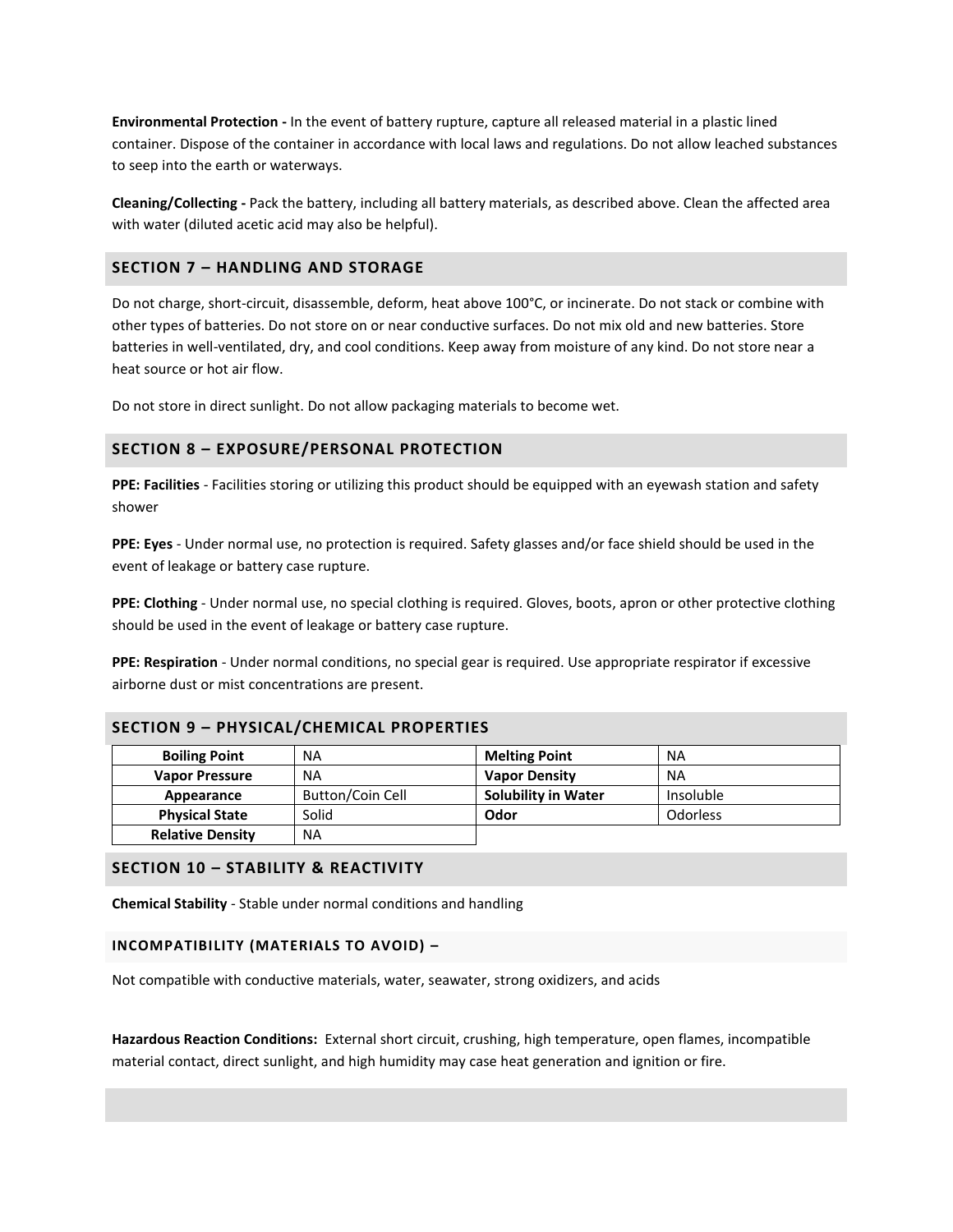# **SECTION 11 – TOXICOLOGICAL INFORMATION**

#### **Relevant Toxicological Limits:**

| <b>Acute Toxicity</b> |                                                    |  |
|-----------------------|----------------------------------------------------|--|
| Lithium Metal         | Local exposure may cause thermal/chemical burns    |  |
|                       | on skin or in eyes                                 |  |
| Manganese Dioxide     | Rabbit: LDL0 (blue pipe): = 45mg/kg                |  |
|                       | Mouse: LD50 (subcutaneous): = 422mg/kg             |  |
|                       | Chronic exposure: inhalation of dust for prolonged |  |
|                       | time may cause central nervous system disorder,    |  |
|                       | such as Parkinson's disease                        |  |

## **SECTION 12 – ECOLOGICAL INFORMATION**

Discarded batteries may be harmful to the environment.

#### **SECTION 13 – DISPOSAL**

To prevent short circuit, prior to disposal, terminals should be taped and/or capped with a protective insulting material. Disposal of large quantities of Lithium Ion batteries or cells may be subject to Local, State or Federal regulations. Consult your Local, State and Federal regulations regarding disposal of these batteries. Do not incinerate.

## **SECTION 14 – TRANSPORT**

This product complies with the UN Recommendations on the Transport of Dangerous Goods; IATA Dangerous Goods regulations, and applicable U.S. DOT regulations for the safe transport of Li-Ion Battery. This product has been tested under the provisions of the UN Manual of Tests and Criteria, Part III, sub-section 38.3 and is classified as a non-dangerous good.

**Land transport:** DOT Code of Federal Regulations (USA) DOT 49 CFR

**Sea transport:** IMDG Code Special provision 188 –permitted to transport as Exempted Dangerous Goods when in compliance with shipping conditions:

UN3090 – Lithium metal batteries

UN3091 – Lithium metal batteries contained in or packed with equipment

**Air transport:** IATA-DGR Packaging Instruction 968, Section IB - it may be transported as Class 9 Dangerous Goods but without using packing group II packaging when it complies with all requirements of the transport conditions of Section IB.

## **SECTION 15 – REGULATORY INFORMATION**

No additional

#### **SECTION 16 – OTHER INFORMATION**